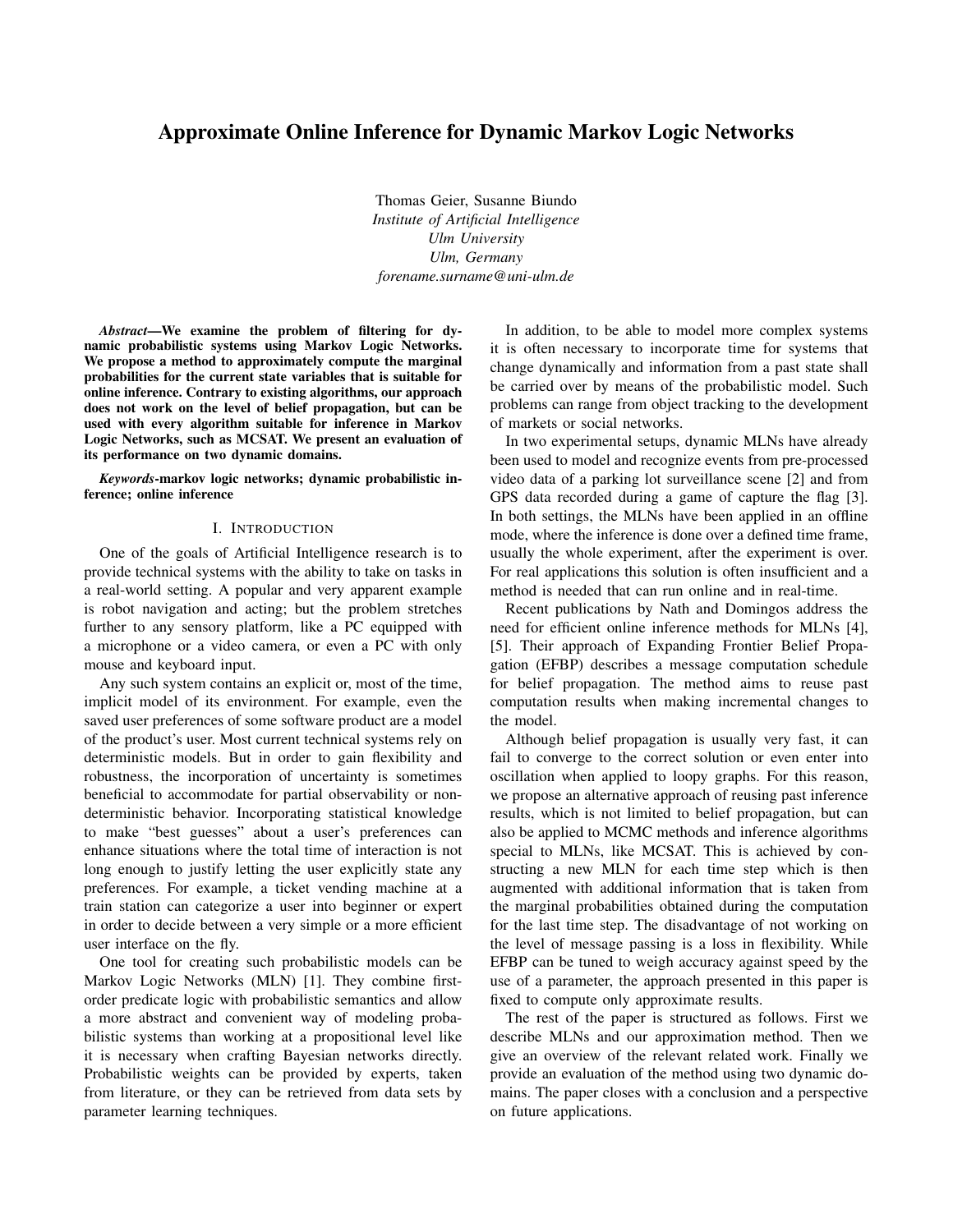# II. MARKOV LOGIC NETWORKS

In the following paragraphs, we describe MLNs and their probabilistic semantics. After introducing dynamic Markov Logic Networks (DMLN), we define slice networks as an approximation to a DMLN.

A *Markov logic network*  $L = \{(f_1, w_1), \ldots, (f_n, w_n)\}\$ for  $n \in \mathbb{N}$  is a set of first-order formulas  $f_1, \ldots, f_n$  that are given weights  $w_1, \ldots, w_n \in \mathbb{R}$ . Together with a finite set of constants C, they define a probability distribution over all interpretations (or possible worlds). An interpretation maps each grounding of each predicate to a truth value. Let  $q(f)$ be the set of groundings of formula  $f$  obtained by replacing the free variables in  $f$  by all combinations of constants from C. Given an interpretation x, then  $n_i(x) \stackrel{\text{def}}{=} |\{g \mid g \in$  $g(f_i)$  and  $x \models g$  are the number of groundings of formula  $f_i$  that are true under x. Then the probability distribution  $P_L$ that is defined by the MLN  $L$  is given as

$$
P_L(X = x) \stackrel{\text{def}}{=} \frac{1}{Z} \prod_i \exp(w_i n_i(x)) \tag{1}
$$

where i ranges over all formulas in  $L$  and  $Z$  is the normalization constant.

Note that we can consider an interpretation to be an assignment to a multivariate probability distribution where the random variables are the truth values of the elements of the Herbrand base (the atoms formed by the grounding of the predicates). We can thus compute the marginal probability of a ground atom  $p$  being true as

$$
P_L(p) \stackrel{\text{def}}{=} \frac{1}{Z} \sum_x P_L(X = x) I_x(p),\tag{2}
$$

where the function  $I_x$  maps p to 1 if  $x \models p$  and to 0, otherwise.

For practical reasons a sorted (or typed) logical language is used for MLNs. In order to model dynamic domains we assign a dedicated time sort  $T$  whose constants are elements from the natural numbers, i.e.,  $C_T \subseteq \mathbb{N}$ . We demand that the time parameter appears as the first argument in every time-dependent predicate. A *dynamic Markov logic network* is a MLN for which such a dedicated time sort  $T$  exists. We call a DMLN *pure*, if all predicates are time-dependent.

#### *A. Slice Networks*

The main idea of the paper is to reuse old computations when doing inference over a DMLN progressing in time. When employing a belief propagation algorithm, this can be achieved by selectively updating only newer nodes while reusing the messages emitted by older nodes, like it is done by EFBP. Contrary, reusing past results when performing inference with MCMC methods is not as simple, because new evidence usually invalidates already obtained samples. Also, MCSAT does not lend itself very well to tweaking, because it requires that factors are given as weighted logical Table I: Listing of the MLNs, used for evaluation. The upper one, which is an adaption of the classic smokers example to a dynamic domain, is taken from Kersting et. al [6]. The lower one is inspired by the social force model for pedestrian movement [7].

| (a) Dynamic Smokers Domain |  |  |
|----------------------------|--|--|
|----------------------------|--|--|

| //smoking causes cancer<br>1.0 smokes $(t, x) \Rightarrow$ cancer $(t, x)$                                               |  |  |  |  |  |
|--------------------------------------------------------------------------------------------------------------------------|--|--|--|--|--|
| //friends share smoking habits<br>1.0 friends $(t, x, y) \Rightarrow$ (smokes $(t, x) \Leftrightarrow$ smokes $(t, y)$ ) |  |  |  |  |  |
| //friendship persists over time<br>3.0 friends $(t, x, y) \Leftrightarrow$ friends $(t+1, x, y)$                         |  |  |  |  |  |
| //smoking persists over time<br>3.0 smokes $(t, x) \Leftrightarrow$ smokes $(t+1, x)$                                    |  |  |  |  |  |
| (b) Social Force Domain                                                                                                  |  |  |  |  |  |
| //predicate is functional in Location<br>at (Time, Agent, Location!)                                                     |  |  |  |  |  |
| //only move one step at a time                                                                                           |  |  |  |  |  |

| $V$ at $(t, a, x+1)$ |                                                   |  |                                              |
|----------------------|---------------------------------------------------|--|----------------------------------------------|
|                      |                                                   |  | //two agents do not occupy the same location |
|                      | 1.5 ! (at $(t, a1, x)$ $\wedge$ at $(t, a2, x)$ ) |  |                                              |

2 at(t+1,a,x)  $\Rightarrow$  at(t,a,x-1)  $\vee$  at(t,a,x)

formulas. Thus one cannot simply add arbitrary factors to an existing network.

We overcome these problems by using the marginal probabilities of ground atoms of a past time step to construct weighted formulas to be included in the network for the next time step. These formulas capture the summary over the removed messages from the older time slice. Obtaining simply a new MLN, we can then run inference with every algorithm that is suited to compute marginal probabilities for MLNs. We are now going to introduce the necessary vocabulary.

If L is a pure DMLN, then  $L[t]$  is a DMLN, for which the time sort has only two constants  $t - 1$  and  $t$ , i.e.,  $C_T =$  $\{t-1, t\}$  and all formulas that contain only atoms of a single time step are fixed to the time  $t$ . We call such a temporal fragment a *slice network*.

The Herbrand base of a slice for time step  $t$  thus contains only the ground atoms of time t and  $t - 1$ . The intratime formulas that relate between variables at time  $t - 1$ are removed. Figure 1 illustrates which components of an unrolled network are instantiated for a certain slice when the ground MLN is seen as a factor graph. Note that ground formulas are factor nodes and ground atoms are variable nodes.

As a textual example, we look at the smokers domain from Table I. To create the slice for time 3, we ground all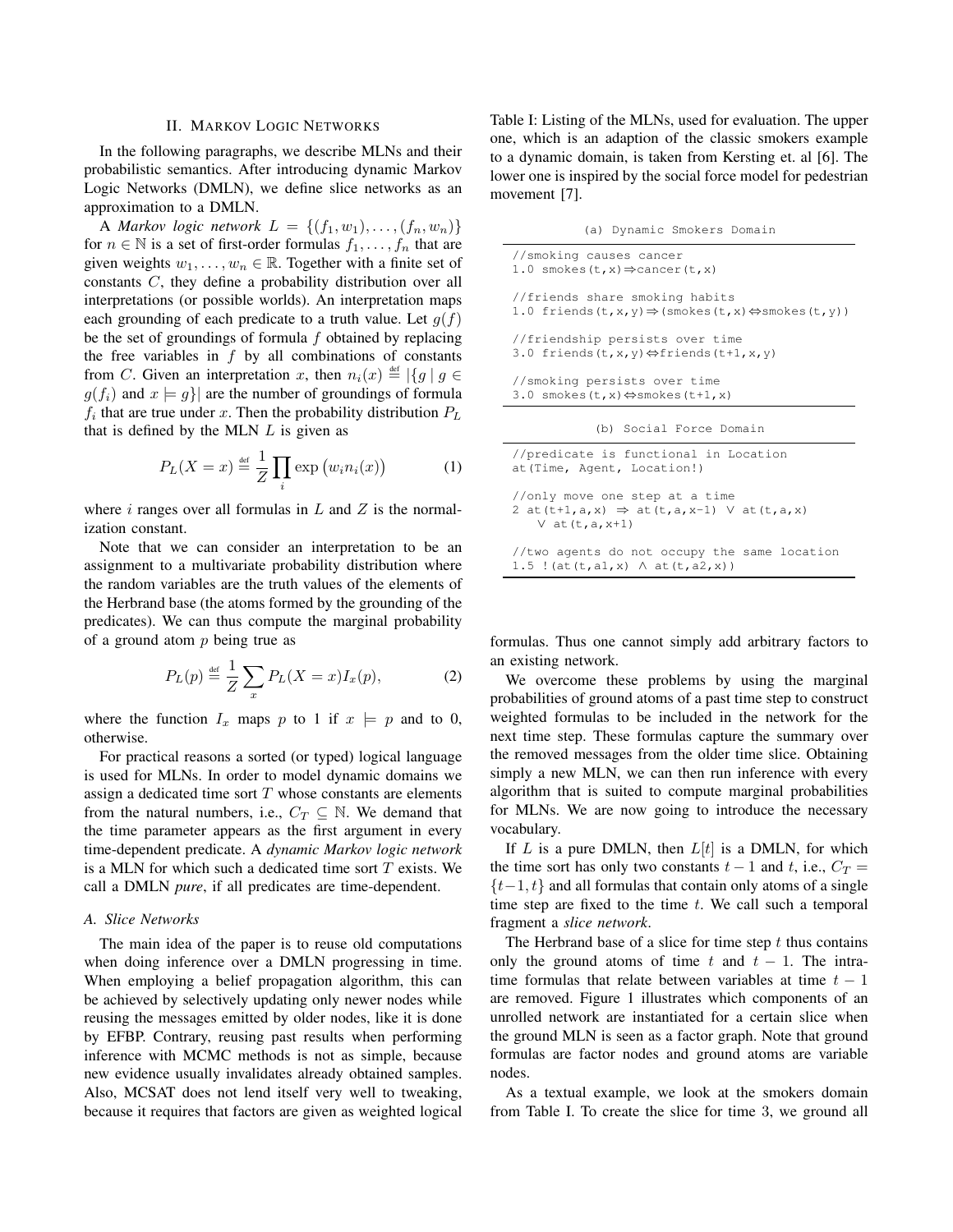

Figure 1: The figure shows a factor graph representation of a ground slice network for time  $t$  in bold, while the complete network over the whole time span is indicated dashed. The box surrounds the ground atoms associated with time  $t$ . The square nodes are the factor nodes, which are induced by ground formulas. The circles are variable nodes representing ground atoms. Notice the slice network at time  $t$  contains only the intra-time formula connecting variable  $b$  and  $c$  for time  $t$ , although both variables are also instantiated for time  $t-1$ .

inter-time formulas to the time frame between 2 and 3 and ground all intra-time formulas to the time 3. The resulting slice network is given as follows:

```
//intra-time formulas
1.0 smokes(3, x) \Rightarrowcancer(3, x)1.0 friends(3,x,y)
      ⇒(smokes(3,x)⇔smokes(3,y))
//inter-time formulas
```

```
3.0 friends(2,x,y)⇔friends(3,x,y)
3.0 smokes(2, x)⇔smokes(3, x)
```
What is still left to describe is the process of transferring information from one slice to the next. This is done by adding formulas that capture the marginal distribution for each ground atom as it was calculated during the last slice; we call this process *augmentation*.

Given a MLN  $L$ , a set of ground atoms  $V$ , and a function  $p: V \to [0, 1]$ , that maps atoms to their marginal probabilities, we define the *augmented MLN* by

$$
L \uparrow (V, p) \stackrel{\text{def}}{=} L \cup \left\{ \left( f, \ln \frac{p(f)}{1 - p(f)} \right) \mid f \in V \right\}.
$$
 (3)

The augmentation preserves only some information from a previous slice. To stay exact, it would be necessary to carry over the joint distribution over the random variables in the last time step. We approximate the joint distribution by the marginal distributions over the atoms inside the last time step, assuming marginal independence. This approximation is also done in the factored frontier algorithm for dynamic Bayesian networks [8].

Given a pure DMLN  $L$ , we define the sequence of *augmented slice networks* as the augmented MLNs  $L_i$ , with  $0 \leq i$  in the following way:

$$
L_0 \stackrel{\text{def}}{=} L[0] \tag{4}
$$

$$
L_i \stackrel{\text{def}}{=} L[i] \uparrow (V_{i-1}, p_{i-1}) \tag{5}
$$

The second definition uses the set  $V_{i-1}$  to refer to the ground atoms of time  $i-1$ . Also, we have abbreviated the marginal probabilities described by the MLN  $L_{i-1}$  with  $p_{i-1}$ .

The reasoning why the augmentation is defined as described goes as follows. We assume that we are performing belief propagation on the ground factor graph, where each ground formula corresponds to a factor node and is adjacent to the variable nodes of the ground atoms that appear inside the formula. We want to create a new factor  $f_v$  for each variable node v of time  $t - 1$  in slice t that summarizes the incoming messages to  $v$  originating from the removed factors during the instantiation of slice  $t - 1$ .

Since *all* factors that were present during slice  $t - 1$ are removed in slice t, we must summarize *all* incoming messages for  $v$ . Fortunately, the marginal distribution of v during slice  $t - 1$  is exactly the summary over those messages. And this can be obtained even if we do not have access to the messages in the first place, e.g., when running an MCMC algorithm. Thus by adding a factor that emits the marginal distribution of  $v$  during the last slice, i.e.,  $p_{t-1}(v)$ , as its constant message to v, we capture the "frozen" messages from slice  $t - 1$  and can put them into the model for slice  $t$ . This construction is sound and exact as long as the factor graph contains no cycles spanning over two time steps. Because then, the messages coming from the older part will not change in the light of information coming from the newer network and can be safely frozen.

We have now defined a series of MLNs, we call slice MLNs, that each range over two time steps. The marginal probabilities that are defined by them are an approximation to the marginal probabilities defined by the DMLN that ranges over the complete time span. The definition indicates the intended way of inferring those probabilities. This is done by successively constructing the slice networks, inferring their marginal probabilities, constructing the next slice using the output of the last, and so forth. For computing the marginal probabilities of a slice, every inference algorithm that works on MLNs and computes marginal probabilities can be used.

#### III. RELATED WORK

Nath and Domingos have made two contributions to online inference for MLNs in 2010. In "Efficient Lifting for Online Probabilistic Inference" [4] they describe a way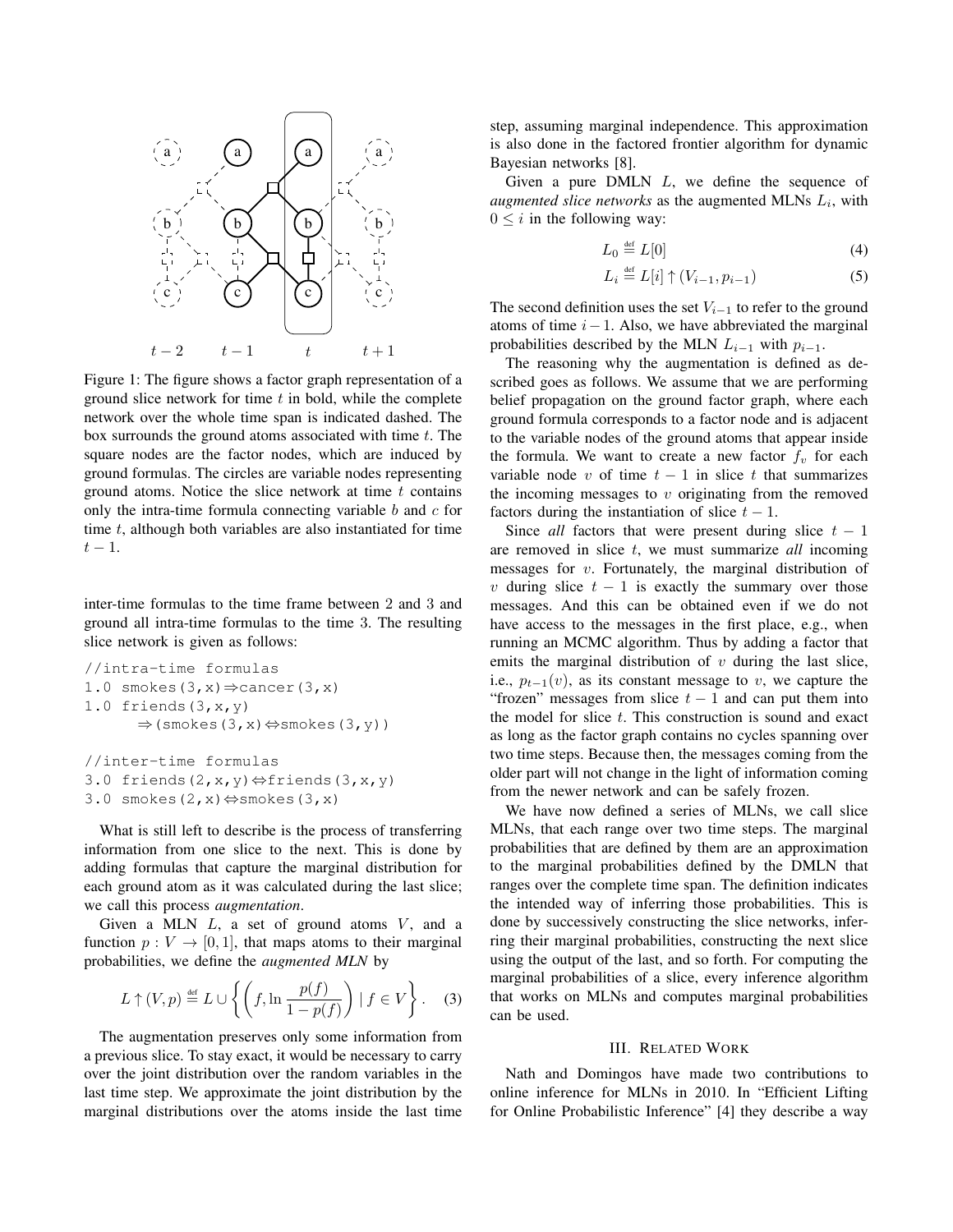to update lifted networks in order to reduce the cost of the lifting procedure when dealing with incremental changes. As a dynamic application, they apply their algorithm to the computer vision task of video background segmentation over short snippets (about ten frames) of motion data.

In "Efficient Belief Propagation for Utility Maximization and Repeated Inference" [5], they describe an algorithm called *Expanding Frontier Belief Propagation*, whose purpose is to reuse as much information from an earlier run of belief propagation as possible. This approach is applicable to changes of evidence and network structure, and can thus be useful for online inference. We describe this approach in more detail, as it is related to the idea of slice networks.

EFBP begins by performing normal belief propagation on a Markov network. The final messages after convergence are stored. Then the network gets changed, which in our case means the addition of a new temporal step and the according evidence. All nodes that are directly affected by the change are considered *active*. Then belief propagation is performed with only the active nodes recomputing their messages. The new messages are constantly compared with the stored messages from the computation before the network update. If a non-active node receives a message that differs more than a predefined constant from the old message, then it gets activated and participates in belief propagation for the updated network.

The nodes that are activated directly after a network update in EFBP are the nodes that are part of the current slice in our approach. The difference to the slice network approach is that we cannot activate additional nodes and thus our method is a special case of EFBP where the message threshold is infinity and no nodes are activated. But in contrast to EFBP, slice networks allow using different inference algorithms than EFBP, which requires belief propagation.

### IV. EVALUATION

We have implemented the slice method for MLNs and a set of inference algorithms based on a factor graph representation using the Scala programming language. The Alchemy system<sup>1</sup> and pyMLNs<sup>2</sup> have been used as reference implementations. The system, including the experiments, is available for download at our website<sup>3</sup>. The experiments were run on an Intel Core2 CPU with 2.8 GHz and 4 GB of RAM.

We have evaluated the approach using two domains. The listing for both is given in Table I. The first domain is a simple model of pedestrian movement. Agents may wander in a one-dimensional space and they are repelled by other agents. We have simulated this problem for 20 time steps and two agents. Evidence was added as indicated in the figure. We have used loopy belief propagation with a



Figure 2: Two plots of the probability distribution for the location of only agent A against time. We have observed the positions of both agents A and B at several time steps, annotated by letters. For example at time 5, agent A is at location 2 and agent B is at location 3. Darker cells represent higher probability of agent A occupying the location. We have plotted the slice approximation (a) and inferring over the complete unrolled network up to the current time step (b). Notice, the approximation does not differ much from the exact solution.

flooding schedule as the inference algorithm. We ran four parallel computations until the marginals have converged below a variance of  $10^{-5}$ . The probability distributions are graphically visualized in Figure 2.

The difference between inference using slice networks (a) and normal inference (b) is very small for the given domain and problem. Whether the error produced by the approximation is feasible depends on the inference task and the requirements of the application.

For the second experiment, we have measured the running times of the slice version of Gibbs sampling and MCSAT against inference on the unrolled network. This was done using the dynamic smokers domain by Kersting et al. [6]. We have chosen a simpler setup than theirs with only four persons to reduce the inference times for the experiment. We have simulated the problem for 12 time steps. Again we ran

<sup>1</sup>http://alchemy.cs.washington.edu

<sup>2</sup>http://www9-old.in.tum.de/people/jain/mlns

<sup>3</sup>http://www.uni-ulm.de/in/ki/forschung/mln/scb